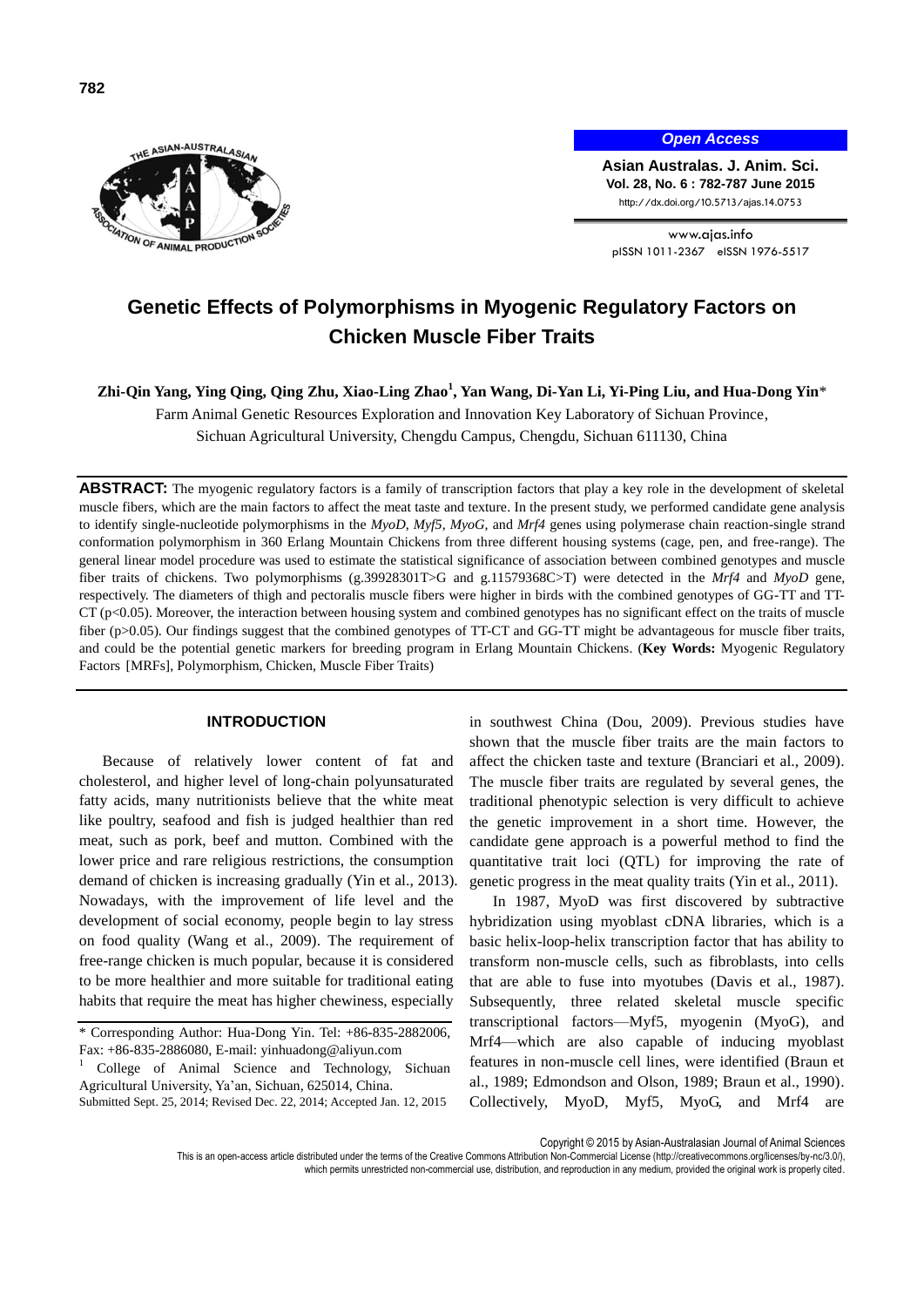specifically expressed in skeletal muscle linage and are therefore referred to as myogenic regulatory factors (MRFs) (Weintraub et al., 1991). Proteins of MRFs share a highly conserved basic helix-loop-helix domain that mediates DNA binding. Helix-loop-helix motif is essential for heterodimerization with a ubiquitously expressed E-protein (Massari and Murre, 2000). In the last few decades, studies have made significant advances in distinguishing the function of individual MRFs in myogenesis. It is shown that MyoD and Myf5 are factors involved in determination of myogenic cells, whereas MyoG and Mrf4 are more likely associated with terminal differentiation and homeostasis of myofibers (Singh and Dilworth, 2013).

Due to the very important roles of MRFs in control of the myogenic process, the genetic difference of the MRFs could affect the muscle fibers. To verify this hypothesis, we investigated the genetic polymorphisms of the *MyoD*, *Myf5*, *MyoG*, and *Mrf4* genes in chickens and analyzed their association with muscle fibers traits.

# **MATERIALS AND METHODS**

#### **Chicken populations**

The line SD02×SD03 of Erlang mountainous chicken was employed in the current study, which is a breeding population by Sichuan Agricultural University. From 1 to 42 d, 2,000 chicks with sexes intermingled were reared in concrete floor pens with shavings as litter. At d43, 1,200 chickens with similar body weight  $(314.6\pm 24.1 \text{ g})$  were then randomly assigned to 3 different housing systems (400 birds/per group), including conventional cages that contained plastic hollowed pads, indoor floor pens with paddock, and outdoor free-range. Ten chickens were reared in each of 20 cages  $(1.9 \times 1.0 \times 0.7 \text{ m}$ ; 5.3 birds/m<sup>2</sup>). Indoor concrete floor pens were covered with wood shavings  $(3\times5\times2.7 \text{ m}, 3.3 \text{ birds/m}^2)$ , and chickens in this housing system had access to the paddock. The area ratio of indoor to paddock was 1:1. Chickens in the free-range treatment were raised under pines  $(6,670 \text{ m}^2)$  with a simple house  $(6.7$ birds/ $m<sup>2</sup>$ ) for shelter, and chickens were herded to pine grove for exercise in the daytime. Chickens in different systems were fed the same diet. Feed and tap water were freely available, and all diets were formulated to the feeding standards for yellow-feather chickens in China (NY/T33, 2004).

#### **Sample collection and trait measurement**

Blood samples were collected from the brachial vein in another 360 chickens (120 each randomly selected from three housing systems at d84, and the ratio of male and female was 1:1). Genomic DNA was extracted by the standard phenol-chloroform method.

The diameter and density of the muscle fibers were

measured on the left pectoralis major muscle and thigh muscle of all selected chickens. The muscle slices  $(3 \text{ cm} \times 2)$ cm) were cut to follow the direction of muscle fibers in the center of the muscle, then fixed overnight with 10% formalin. Fixed tissues embedded in paraffin were sectioned at 6 μm mounted on slides and stained with hematoxylineosin. Fiber diameter measurements were performed on each section under light-microscopy  $(40x)$  and the number of myofibers per square millimeter was computed.

# **Single-nucleotide polymorphism identification**

Genetic variants in the MRFs genomic DNA sequences were analyzed using the polymerase chain reaction (PCR) single strand conformation polymorphism method (SSCP). Twenty primer pairs were designed according to the *Gallus gallus* MRF genes sequences (Table 1) to amplify the eleven exons fully containing the coding sequences of the four genes. The PCR reactions included 0.8  $\mu$ L (100 ng/ $\mu$ L) of template DNA, 5 μL of 2×Taq PCR MasterMix (TianGen Biochemical Technology, Shanghai, China), 0.4 μL of each primer (10 pmol/μL), and ddH2O to 10 μL reaction volume using the following condition:  $95^{\circ}$ C for 10 min, 35 cycles of 94 $\degree$ C for 30 s, annealing from 57 $\degree$ C to 62 $\degree$ C for 45 s, 72°C for 1 min, and a final extension at 72°C for 10 min. After PCR, single-nucleotide polymorphism (SNP) analysis was performed according to Orita et al. (1989). Six DNA samples showing identical patterns on the SSCP gel were further amplified in a 50 μL reaction volume, electrophoresed and purified with a gel extraction kit (Takara, Dalian, China), and sequenced by Shanghai Yingjun Biology Technique Corporation. The primer pairs used to amplify the fragments were also used for sequencing.

#### **Data analysis**

Combined genotypes were constructed based on the detected SNPs in all 360 experimental chickens. Genetic effect of the combined genotype was evaluated with the following model:

$$
\begin{aligned} Y_{ijk} &= \mu + C_i + H_j + S_k + (C \times H)_{ij} + (H \times S)_{jk} \\ &\quad + (C \times S)_{ik} + \ (C \times H \times S)_{ijk} + e_{ijk}, \end{aligned}
$$

where  $Y_{ijk}$  is the trait measured in chicken;  $\mu$  is the population means of that trait;  $C_i$  is the fixed effect associated with the combined genotypes i;  $H<sub>j</sub>$  is the fixed effect associated with the housing system j,  $S_k$  is the fixed effect of sex k;  $e_{ijk}$  is the residual random effect, and the C $\times$ H, H $\times$ S, C $\times$ S, and C $\times$ H $\times$ S is the interaction effect of combined genotype i by housing system j, housing system j by sex k, combined genotype i by sex k, and combined genotype i by housing system j by sex k, respectively. Multiple comparisons were carried out using Tukey's test.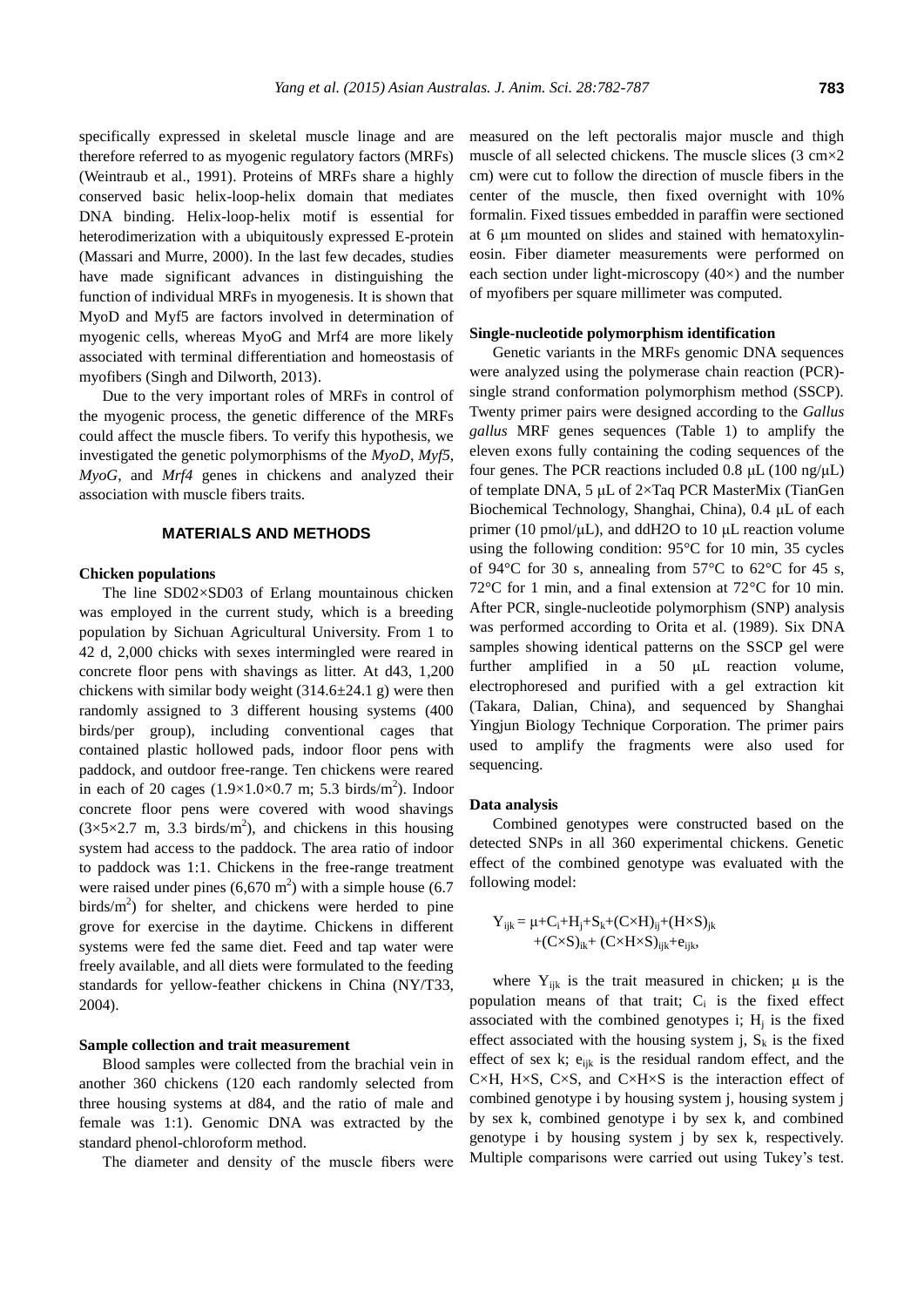|                 |        |                                       | Annealing       | Product |                                  |                                  |
|-----------------|--------|---------------------------------------|-----------------|---------|----------------------------------|----------------------------------|
| Gene            | Primer | Primer sequence $(5' \rightarrow 3')$ | temperature     | length  | Amplified<br>region <sup>a</sup> | Location of<br>exon <sup>b</sup> |
|                 |        |                                       | $({}^{\circ}C)$ | (bp)    |                                  |                                  |
| Myf5            | $P1-F$ | ACTTTGTCTCGGGTCGCTAAT                 | 57.4            | 240     | g.39931832-39932071              | exon 1                           |
|                 | $P1-R$ | TCAGGGCAGGCAGGCTCA                    |                 |         |                                  | (g.39931917-39932423)            |
|                 | $P2-F$ | CCCACTGAGCCTGCCTGC                    | 57.2            | 294     | g.39932049-39932342              | exon 1                           |
|                 | $P2-R$ | TTCCCTCAAGAGCTCCTGG                   |                 |         |                                  | $(g.39931917-39932423)$          |
|                 | $P3-F$ | GGAACGCCATCAGGTACATCG                 | 56.9            | 141     | g.39932296-39932436              | exon 1                           |
|                 | $P3-R$ | GCCCTGCTCTTACCATCACATC                |                 |         |                                  | $(g.39931917-39932423)$          |
|                 | $P4-F$ | CCCCTGCTCGCCATTTGT                    | 61.0            | 240     | g.39932612-39932851              | exon 2                           |
|                 | $P4-R$ | CCTTACCGTGGGGCATCT                    |                 |         |                                  | $(g.39932770-39932845)$          |
|                 | $P5-F$ | TAAGCGGCTCGCCCCGGTGC                  | 61.7            | 221     | g.39932915-39933135              | exon 3                           |
|                 | $P5-R$ | CCCCTCATAGCGCCTGGT                    |                 |         |                                  | $(g.39932938-3993131)$           |
| Mrf4            | $P1-F$ | <b>TCTGGGTTGCTCCTCGGGGTGT</b>         | 62.2            | 253     | g.39927179-39927431              | exon 1                           |
|                 | $P1-R$ | <b>TGCTCCTCGCCGCTGCTGTC</b>           |                 |         |                                  | $(g.39927250-39927768)$          |
|                 | $P2-F$ | CCCCGTGTCAGGACCAAC                    | 59.5            | 240     | g.39927374-39927613              | exon 1                           |
|                 | $P2-R$ | CCACAGTCCGCCTTTTTCAG                  |                 |         |                                  | $(g.39927250-39927768)$          |
|                 | $P3-F$ | TCTCAAAAGGCGGACTGTGG                  | 58.4            | 253     | g.39927594-39927846              | exon 1                           |
|                 | $P3-R$ | GGAGGAGGAGGGAAGGAG                    |                 |         |                                  | (g.39927250-39927768)            |
|                 | $P4-F$ | CGCTGCTCGCCTCGCTAA                    | 63.0            | 286     | g.39927933-39928218              | exon 2                           |
|                 | $P4-R$ | GGCCGACGACTCCACCTA                    |                 |         |                                  | $(g.39927984-39928074)$          |
|                 | $P5-F$ | CCGCTCCCTAACCCCTCT                    | 60.1            | 260     | g.39928161-39928420              | exon 3                           |
|                 | $P5-R$ | AAAACGGGAGATGCGGAG                    |                 |         |                                  | (g.39928193-39928311)            |
| $M$ <i>yo</i> D | $P1-F$ | CAGTCGCCCCCATGGACTTACTGG              | 57.9            | 306     | g.11578803-11579108              | exon 1                           |
|                 | $P1-R$ | TGGTGGTCTTCCTCTTGCA                   |                 |         |                                  | $(g.11578814 - 11579374)$        |
|                 | $P2-F$ | AGAGGAAGACCACCAACG                    | 55.8            | 246     | g.11579094-11579339              | exon 1                           |
|                 | $P2-R$ | CATCTGACTCCCCGCTGT                    |                 |         |                                  | $(g.11578814 - 11579374)$        |
|                 | $P3-F$ | TGCGTGAGCAGGAGGATG                    | 54.8            | 148     | g.11579280-11579422              | exon 1                           |
|                 | $P3-R$ | GCTGGACTACAAGGAGGAA                   |                 |         |                                  | (g.11578814-11579374)            |
|                 | $P4-F$ | <b>ATTCTGGCTGCTTCATTC</b>             | 55.4            | 280     | g.11580360-11580639              | exon 2                           |
|                 | $P4-R$ | CCCATCCTCCGTGCTTCA                    |                 |         |                                  | $(g.11580512 - 11580590)$        |
|                 | $P5-F$ | CAGTGGATAAATGGATCG                    | 56.2            | 300     | g.11581171-11581470              | exon 3                           |
|                 | $P5-R$ | CCTTTATAGCACTTGGTAG                   |                 |         |                                  | $(g.11581208 - 11581467)$        |
| $M\gamma oG$    | $P1-F$ | ATGGCACCGAGCAGTTGG                    | 57.9            | 242     | g.960256-960497                  | exon 1                           |
|                 | P1-R   | GGGCAGCGTCGAGTCCTT                    |                 |         |                                  | $(g.960321 - 960800)$            |
|                 |        | P2-F TGACCCTGTGCCCTGAA                | 57.9            | 275     | g.960442-960716                  | exon 1                           |
|                 | $P2-R$ | <b>GCGCTCGATGTACTGGATGG</b>           |                 |         |                                  | $(g.960321 - 960800)$            |
|                 | $P3-F$ | TTCGAGGCTCTGAAACGC                    | 58.6            | 274     | g.960624-960897                  | exon 1                           |
|                 | $P3-R$ | CGCCCACAGGGACAACAA                    |                 |         |                                  | $(g.960321 - 960800)$            |
|                 | $P4-F$ | <b>GTTTGGCTGCTGAAGGTG</b>             | 55.6            | 168     | g.962628-962795                  | exon 2                           |
|                 | $P4-R$ | <b>GTCCCTGAGATGGATGCT</b>             |                 |         |                                  | $(g.962676-962757)$              |
|                 | $P5-F$ | AGTAGGGTCGTGGGGTCA                    | 56.4            | 274     | g.963161-963434                  | exon 3                           |
|                 | $P5-R$ | CACAGTGTCGGAGGGGTA                    |                 |         |                                  | (g.963210-963331)                |

**Table 1.** Primers for SNP detection

SNP, single-nucleotide polymorphism.

<sup>a</sup> The location of the *Gallus gallus* genomic sequence.

<sup>b</sup> The exon location was determined from the published DNA sequence in GenBank, including NC\_006088.3 (*Myf5*), NC\_006088.3 (*Mrf4*), NC\_006113.3 (*MyoG*), and NC\_006092.3 (*MyoD1*).

Pearson's chi-square test was used to check for Hardy-Weinberg equilibrium of the SNP detected in the sample population. Polymorphism information content (PIC) was evaluated by Botstein's method (Orita et al., 1989).

Data were presented as least square means±standard error of the mean, and differences were considered significant at p<0.05.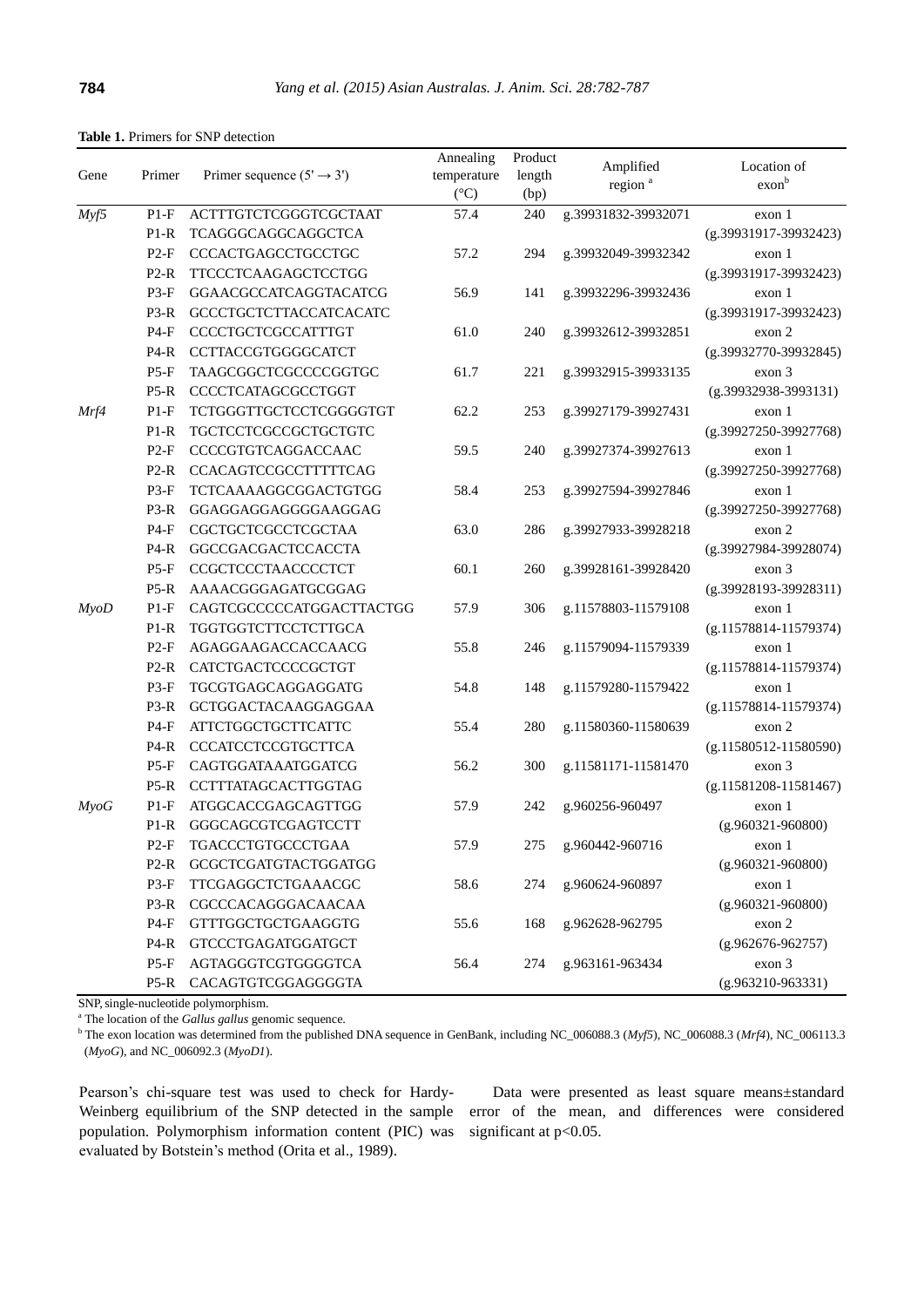

**Figure 1.** The partial sequencing result of *Mrf4* gene, and g. 39928301T>G was marked by rectangle.

#### **RESULTS**

# **Single-nucleotide polymorphism identification and genetic diversity analysis**

Twenty expected fragments (five fragments per gene) covering the full length of the coding sequences of *Myf5*, *MyoD*, *Mrf4*, and *MyoG* were amplified by the primers. Among them, two polymorphisms were detected by directly sequencing the polymorphic fragment based on the SSCP banding patterns, one of which was g.39928301T>G in the *Mrf4* gene (Figure 1), and another is the mutation of g.11579368C>T in the *MyoD* gene (Figure 2). The variant of g.39928301T>G was a non-synonymous mutation and caused a GTG (Histidine) to GGG (Proline) change, while g.11579368C>T was a synonymous mutation that was not associated with an amino acid substitution.

Two SNPs, their corresponding allele and genotype frequencies, PIC, and p-values for the Hardy-Weinberg equilibrium test are shown in Table 2. Three genotypes each from two SNPs were identified. Genotypes TT, TG, and GG of g.39928301T>G had an average frequency of 42.22%, 35.56%, and 22.22%; while genotypes CC, CT, and TT of g.11579368C>T with frequencies of 46.11%, 32.78%, and



**Figure 2.** The partial sequencing result of *MyoD* gene, and g.11579368C>T was marked by rectangle.

21.11%, respectively. The allele T was the dominant allele due to the higher frequency (60.00%) compared to the allele G (40.00%) in the SNP of g.39928301T>G. For SNPg.11579368C>T the allele C represented the higher allele frequency (62.50%). Both g.39928301T>G and g.11579368C>T were out of Hardy-Weinberg equilibrium (p<0.05), and the PIC of them was 0.3648, and 0.3593, respectively.

#### **Effect of combined genotypes on the muscle fiber traits**

We constructed the combined genotypes from each genotypes of g.39928301T>G and g.11579368C>T (Table 3). In the total 360 samples, there are 9 combined genotypes, those combined genotypes with low frequencies (TT-TT [n  $= 13, 3.61\%$ ], TG-TT [n  $= 13, 3.61\%$ ], GG-CC [n  $= 13,$ 3.61%], and GG-CT  $[n = 17, 4.72\%]$  were not included for further analysis. Association of the combined genotypes of *Myf4* and *MyoD* with muscle fiber traits is shown in Table 3. The diameters of thigh and pectoralis muscle fibers were higher in birds with the combined genotypes of GG-TT and TT-CT. The density of pectoralis muscle fibers in individuals with GG-TT was lower than TG-CC birds, but the five evaluated combined genotypes had similar densities of thigh muscle fibers. Additionally, there was no interaction of housing system and combined genotype on the traits of muscle fiber  $(p>0.05)$ .

**Table 2.** Frequency of alleles and genotypes, PIC, and the Hardy-Weinberg (H-W) equilibrium test at polymorphic sites

|         |            | . .       |     |           |        |           |            |             |
|---------|------------|-----------|-----|-----------|--------|-----------|------------|-------------|
| Gene    | <b>SNP</b> | Genotype  | N   | Frequency | Allele | Frequency | <b>PIC</b> | H-W test, P |
| Mrf4    | g.39928301 | TT        | 152 | 0.4222    | ᠇᠇     | 0.6000    | 0.3648     | 0.015       |
|         | T>G        | TG        | 128 | 0.3556    | G      | 0.4000    |            |             |
|         |            | GG        | 80  | 0.2222    |        |           |            |             |
| $M$ yoD | g.11579368 | CC        | 166 | 0.4611    |        | 0.6250    | 0.3593     | 0.006       |
|         | C>T        | <b>CT</b> | 118 | 0.3278    | т      | 0.3250    |            |             |
|         |            | TT        | 76  | 0.2111    |        |           |            |             |

PIC, polymorphism information content; SNP, single-nucleotide polymorphism.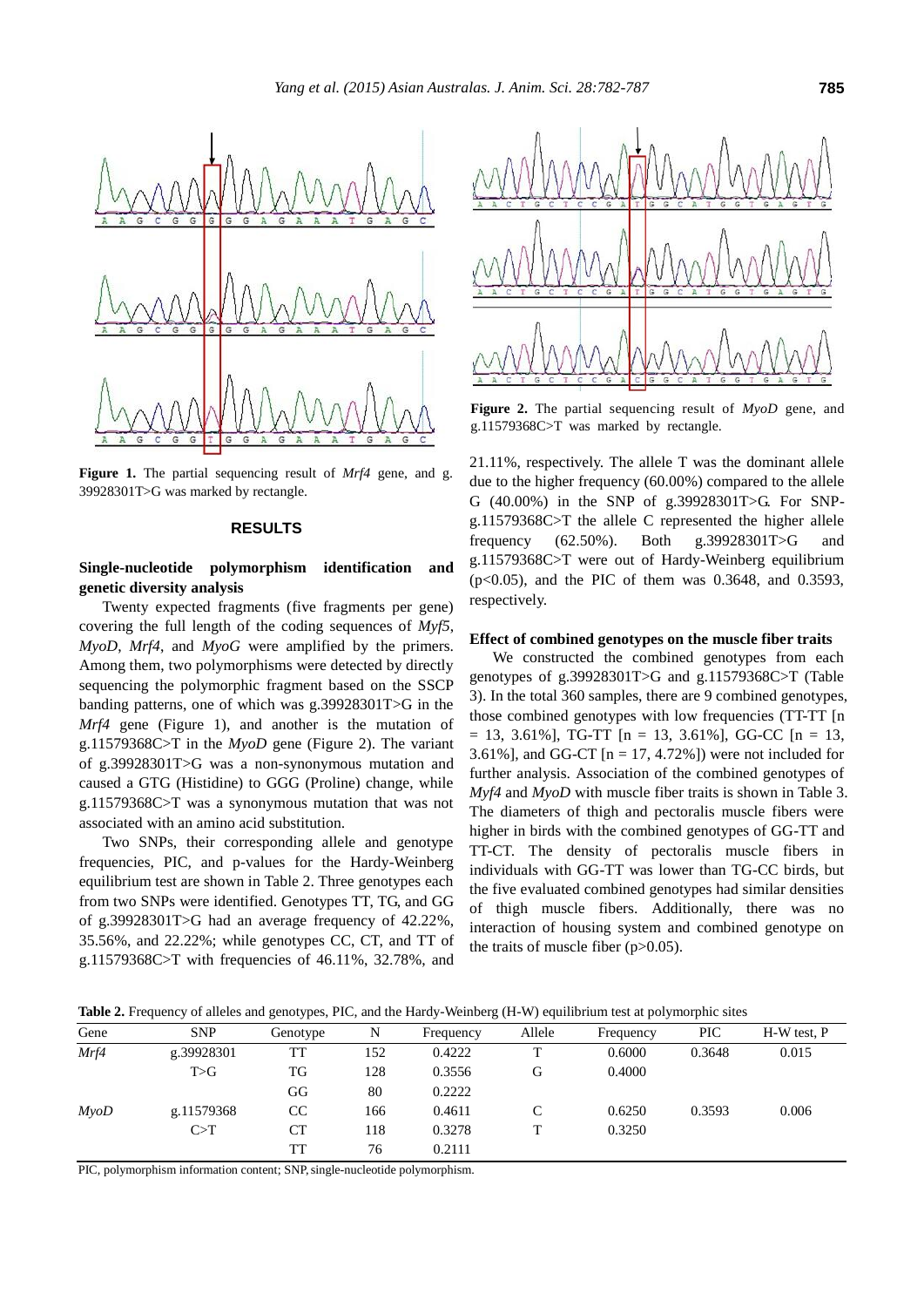| Combined<br>genotypes | N   | Diameter of<br>pectoralis muscle fiber<br>$(\mu m)$           | Density of<br>pectoralis muscle fiber <sup>1</sup><br>(N/mm <sup>2</sup> ) | Diameter of<br>thigh muscle fiber<br>$(\mu m)$ | Density of<br>thigh muscle fiber<br>(N/mm <sup>2</sup> ) |
|-----------------------|-----|---------------------------------------------------------------|----------------------------------------------------------------------------|------------------------------------------------|----------------------------------------------------------|
| TT-CC                 | 114 | $24.55 \pm 0.31$ °                                            | $1,120.35 \pm 12.03$ <sup>ab</sup>                                         | $26.88 \pm 0.41$ °                             | 938.16 $\pm$ 28.64 <sup>a</sup>                          |
| TT-CT                 | 26  | $26.28 \pm 0.43$ <sup>a</sup>                                 | $1,121.71\pm34.99$ <sup>ab</sup>                                           | $28.62 \pm 0.64$ <sup>a</sup>                  | 893.48 $\pm$ 80.41 <sup>a</sup>                          |
| TG-CC                 | 38  | $24.86 \pm 0.45$ bc                                           | $1,185.01 \pm 19.12$ <sup>a</sup>                                          | $27.41 \pm 0.66$ <sup>b</sup>                  | 896.33 $\pm$ 40.72 <sup>a</sup>                          |
| TG-CT                 | 76  | $25.27 \pm 0.39$ b                                            | $1,117.23 \pm 18.74$ <sup>ab</sup>                                         | $27.48 \pm 0.54$ <sup>b</sup>                  | 949.05 $\pm$ 43.21 $^{\circ}$                            |
| GG-TT                 | 50  | $26.33 \pm 0.43$ <sup>a</sup>                                 | $1,092.03 \pm 26.41$ <sup>b</sup>                                          | $28.91 \pm 0.56$ <sup>a</sup>                  | $901.95 \pm 33.31$ <sup>a</sup>                          |
|                       |     |                                                               | p-value                                                                    |                                                |                                                          |
| $H \times CG^2$       |     | 0.626                                                         | 0.496                                                                      | 0.391                                          | 0.431                                                    |
| $\frac{1}{2}$         |     | $\mathcal{C}$ . The set of $\mathcal{C}$<br><b>CONTRACTOR</b> | $1.1$ $1.00$<br>$\bigcap_{n\in\mathbb{N}}$                                 |                                                |                                                          |

**Table 3.** Association of the combined genotypes with muscle fiber traits in chickens

Means in a column and source of variation without a common letter differ,  $p<0.05$ .

 $2$  H×CG represent interaction effects of housing system and combined genotypes.

#### **DISCUSSION**

The diameter and density of muscle fiber directly determines the taste of meat, and thereby affects market acceptance. Although more chewy taste in chicken can be achieved through changing the housing system, the feed conversion ratio and growth performances are concurrently decrease (Massari and Murre, 2000; Fanatico et al., 2008; Dou, 2009). Fortunately, selecting individuals with additional information on their genotype for makers associated with QTLs and target traits can effectively balance muscle fiber trait and growth performance in different housing systems. Therefore, we investigated the polymorphisms in the coding regions of *Myf5*, *Mrf4*, *MyoD*, and *MyoG*, and explored their association with muscle fiber traits. In the present study, two SNPs were detected, locating in exon 3 of the *Mrf4* gene, and in exon 1 of the *MyoD* gene. The PIC used to assess the genetic variation, is divided into three classes, including slight variation (PIC< 0.25), medium polymorphic  $(0.25 \leq PIC \leq 0.5)$ , and highly informative (PIC>0.5) (Yin et al., 2013). The PIC of 0.3648 and 0.3593 in two SNPs indicated that this population has higher selective space for breeding.

Although the function of synonymous mutations remain unknown, recent studies revealed that silent SNPs can lead to the synthesis of protein products with the same amino acid sequence but different structural and functional properties (Komar, 2007), and alter the structure of substrate and inhibitor interaction sites (Kimchi-Sarfaty et al., 2007). Therefore, we presumed that the synonymous mutation of g.11579368C>T in the *MyoD* gene changes the style of protein folding or it may link to another mutation of g.39928301T>G in the coding regions of the *Mrf4* gene that influence the muscle fiber traits. In the present study, the results showed that the combined genotypes of mutations in *MyoD* and *Mrf4* are associated with variations in the muscle fiber traits. The combined genotypes of TT-CT and GG-TT with greater pectoralis and thigh muscle fiber diameters, and could be selected in a breeding program to

improvement of the chicken muscle fiber characteristics.

Environmental sensitivity is the ability of a genotype to alter its phenotypic expression in response to environmental influences. The genetic variation in environmental sensitivity is used as a definition of genotype by environment interaction (Kolmodin et al., 2003). There is a reranking of individuals for traits expression because of the varying magnitude of phenotypic change in the different environments. Consequently, the selection for target performance in one environment may not result in enhanced performance under other environmental conditions (Sing, 1990). In the present study, we screened the polymorphisms in the coding sequences of MRFs of chickens from three housing environments, and analyzed their relationship with muscle fiber traits. Fortunately, we found that there was no interaction between housing system and combined genotypes, which showed that the advantageous combined genotypes of TT-CT and GG-TT may promote the diameter of muscle fiber under different rearing conditions.

#### **CONCLUSION**

In conclusion, the present study showed that the combined genotypes of TT-CT and GG-TT may serve as molecular makers for breeding program. Although we can use marker-assisted selection to increase muscle fiber diameter, a greater diameter does not necessarily equate to superior meat quality. Thus, we should find the balance between the diameter of the muscle fiber and meat quality in the further studies.

#### **ACKNOWLEDGMENTS**

This work was supported by the China Agriculture Research System (CARS-41), the Twelfth Five Year Plan for breeding programs in Sichuan—Selective breeding of new breeds and the synthetic strains in laying hens (2011NZ0099-7).